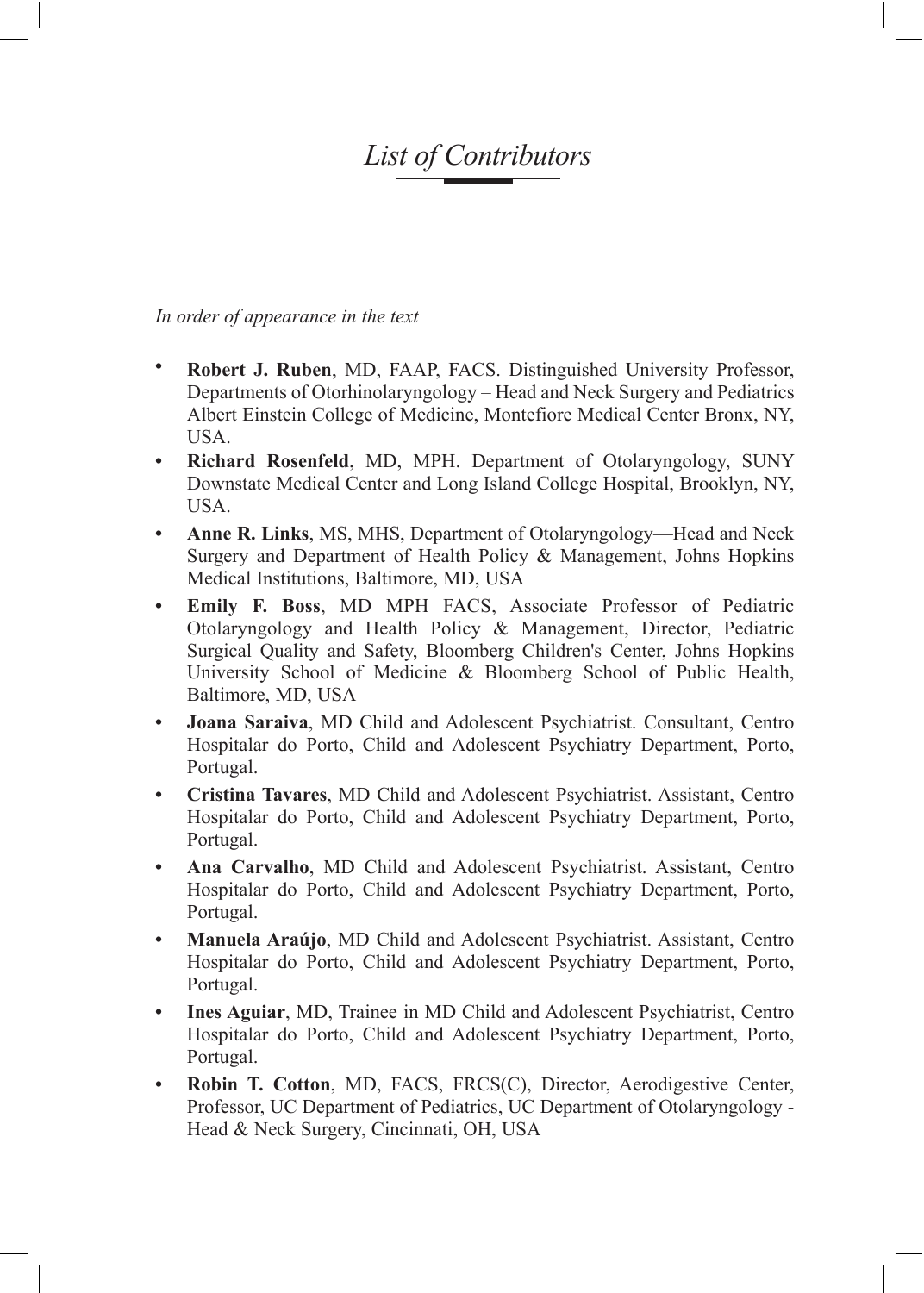- **• Glenn Isaacson**, MD, FAAP, Departments of Otolaryngology-Head & Neck Surgery and Pediatrics Lewis Katz School of Medicine, Temple University, PA, USA
- **• Margaretha L. Casselbrant**, MD, PhD, Professor Emerita, Department of Otolaryngology, University of Pittsburgh School of Medicine, Pittsburgh, PA, USA
- **• Charles Q. Yang**, MD, Division of Pediatric Otolaryngology, Children's National Health System, George Washington University School of Medicine, Washington, DC, USA
- **• Diego A. Preciado**, MD PhD, Division of Pediatric Otolaryngology, Children's National Health System, George Washington University School of Medicine, Washington, DC, USA
- **• Débora Morais Cardoso**, MD, PhD. Assistant, Division of Pediatrics, University Hospital, University of São Paulo and Medical School of Jundiaí, Jundiaí, SP, Brazil
- **• Alfredo Elias Gilio**, MD, PhD. Associate Professor Pediatrics Department Medical School University of São Paulo. Director Division of Pediatrics University Hospital, University of São Paulo. Coordinator Immunization Clinic, Hospital Albert Einstein, São Paulo, SP, Brazil.
- **• Dennis J. Kitsko**, DO, FACS, FAOCO, Assistant Professor of Otolaryngology, University of Pittsburgh School of Medicine, Division of Pediatric Otolaryngology, Children's Hospital of Pittsburgh, University of Pittsburgh Medical Center, Pittsburgh, PA, USA
- **• Renata C. Di Francesco**, MD, Associate Professor, Otolaryngology Department, Hospital das Clínicas of São Paulo, Medical School University of São Paulo, Coordinator of Pediatric Olaryngology Section, São Paulo, SP, Brazil
- **• Shalin N. Shah**, BS. American University of Antigua School of Medicine, Coolidge, Antigua and Barbuda.
- **• Jessica Levi**, MD. Assistant Professor, Department of Otolaryngology Head and Neck Surgery. Assistant Professor, Department of Pediatrics, Boston University/Boston Medical Center, Boston, MA, USA.
- **Udayan K. Shah**, MD. Division of Otolaryngology, Nemours / Alfred I duPont Hospital for Children, Wilmington, DE, USA and Departments of Pediatrics and Otolaryngology-Head & Neck Surgery, Sidney Kimmel Medical College, Thomas Jefferson University, PA, USA.
- **• Sneh Biyani MD**,. Department of Otolaryngology-Head and Neck Surgery, Eastern Virginia Medical School, Norfolk, VA, USA
- **• Craig S. Derkay**, MD. Department of Otolaryngology-Head and Neck Surgery, Eastern Virginia Medical School, Children's Hospital of the King's Daughters, Norfolk, VA, USA
- **• Deepak Chandrasekharan**, MD, Royal London Children's Hospital, London, United Kingdom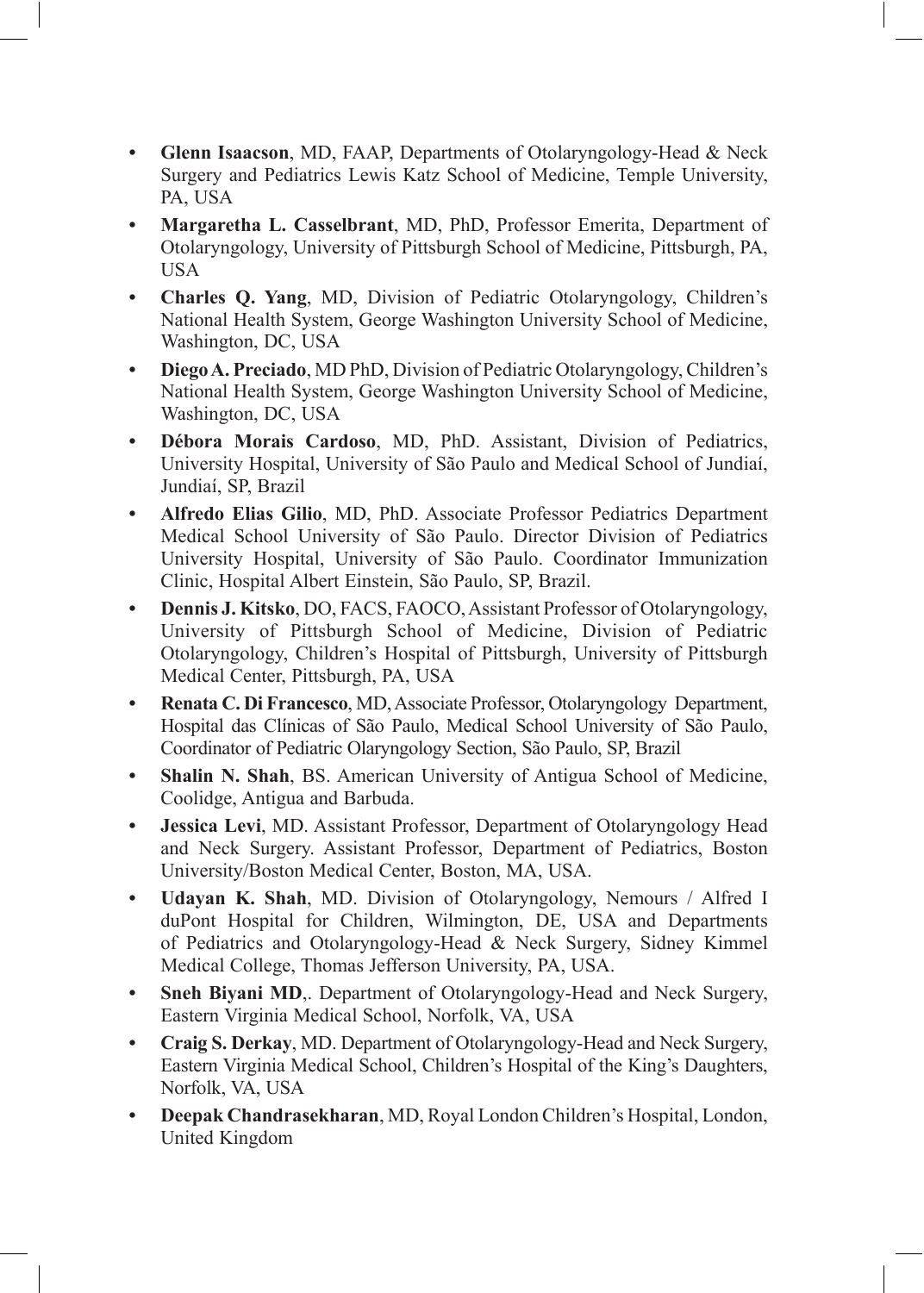- **• Samit Unadkat**, MD, Royal London Children's Hospital, London, United Kingdom
- **• Sanjeev Gupta**, MD, Royal London Children's Hospital, London, United Kingdom
- **• Rishi Talwar**, MD, Royal London Children's Hospital, London, United Kingdom
- **• Yogesh Bajaj**, MD, Royal London Children's Hospital, London, United Kingdom
- • **Clifford Chen**, MD. Assistant Professor of Department of Pediatrics at University of Texas - Southwestern Medical School, Dallas, TX, USA
- **• João Ferreira de Mello Júnior**, MD, Associate Professor Medical School University of Sao Paulo. Head of Allergy Group in Otolaryngology Hospital das Clínicas of São Paulo, Medical School University of São Paulo, São Paulo, Brazil
- **Maria Veling**, MD, Pofessor of Otolaryngology. President, American Academy of Otolaryngic Allergy. Holder of the Beth and Marvin C. "Cub" Culbertson Professorship in Pediatric Otolaryngology. University of Texas–Southwestern Medical Center/Children's Medical Center–Dallas, Dallas,TX, USA
- **• Anna Nowogrodzki**, MD. School of Integrative Plant Science, Cornell University, New York State Agricultural Experiment Station, Geneva, NY, USA
- **• Carl H. Snyderman**, MD, MBA, Department of Otolaryngology, Department of Neurological Surgery, University of Pittsburgh Medical Center (UPMC) and the Children's Hospital of Pittsburgh of UPMC, Pittsburgh, PA, USA
- **• Amanda L. Stapleton**, MD Department of Otolaryngology, University of Pittsburgh Medical Center (UPMC) and the Children's Hospital of Pittsburgh of UPMC, Pittsburgh, PA, USA
- **• Elizabeth C. Tyler-Kabara**, MD, PhD Department of Neurological Surgery, University of Pittsburgh Medical Center (UPMC) and the Children's Hospital of Pittsburgh of UPMC, Pittsburgh, PA, USA
- **• Eric W. Wang**, MD Department of Otolaryngology, University of Pittsburgh Medical Center (UPMC) and the Children's Hospital of Pittsburgh of UPMC, Pittsburgh, PA, USA
- **• Juan C. Fernandez-Miranda**, MD Department of Neurological Surgery, University of Pittsburgh Medical Center (UPMC) and the Children's Hospital of Pittsburgh of UPMC, Pittsburgh, PA, USA
- **• Paul A. Gardner**, MD, Department of Neurological Surgery, University of Pittsburgh Medical Center (UPMC) and the Children's Hospital of Pittsburgh of UPMC, Pittsburgh, PA, USA
- **• Gopi B. Shah**, MD MPH, Assistant Professor, Department of Otolaryngology Head and Neck Surgery, Pediatric Otolaryngologist, University of Texas-Southwestern Medical Center, Dallas, TX, USA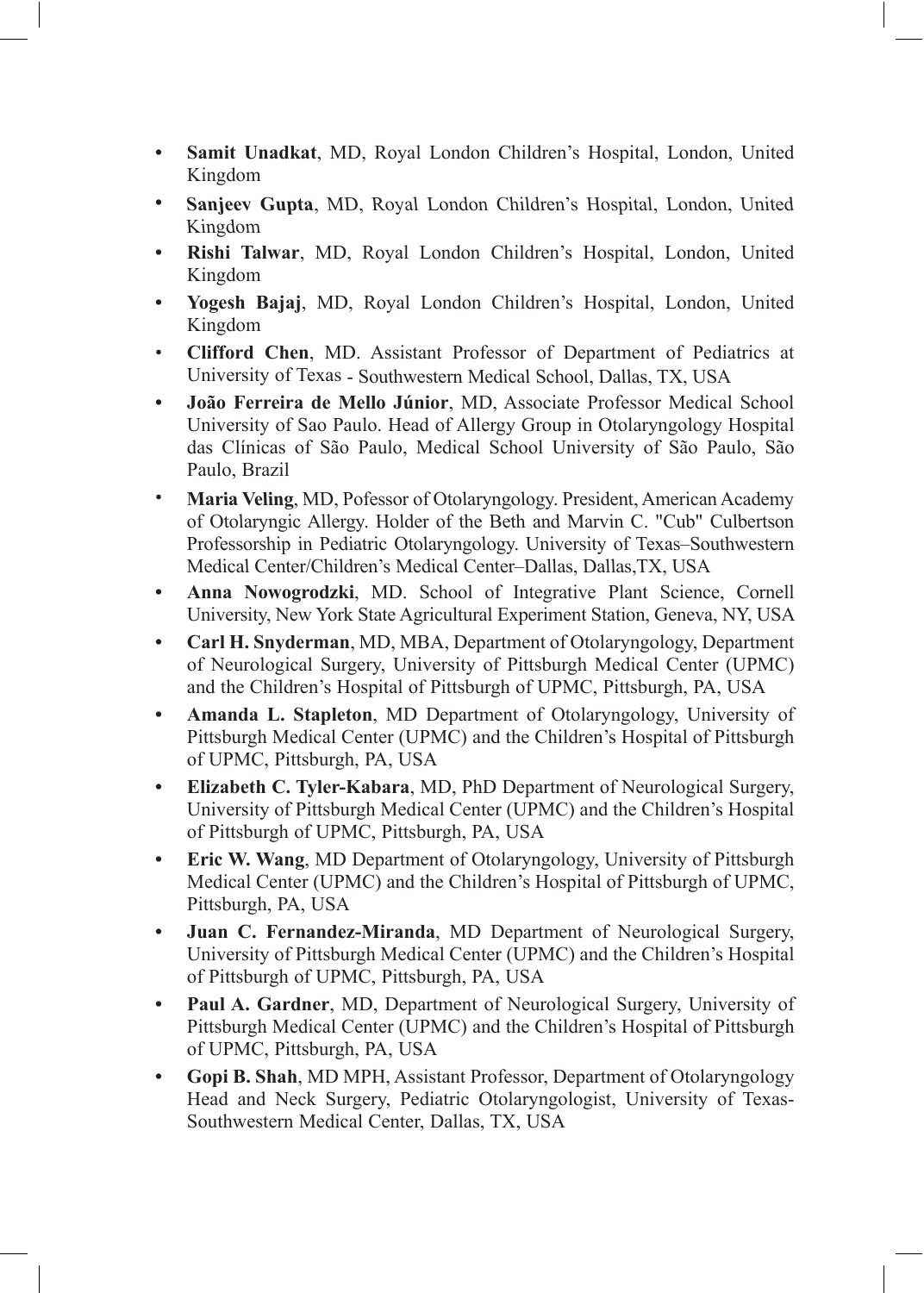- **• Chadi Makary**, MD, Department of Otolaryngology, H&N Surgery, West Virginia University, WV, USA
- **Hassan Ramadan**, MD, MSc, Department of Otolaryngology, H&N Surgery, West Virginia University, WV, USA
- **• Michael Mei**, BS, University of Connecticut School of Medicine, CT, USA
- **• Tulio A Valdez**, MD, Assistant Professor of Otolaryngology, Connecticut Children's Medical Center, Hartford, CT, USA.
- **• Paola Marchisio**, MD, Pediatric Highly Intensive Care Unit, Department of Pathophysiology and Transplantation, Università degli Studi di Milano, Fondazione IRCCS Ca' Granda, Ospedale Maggiore Policlinico, Milan, Italy.
- **• Elena Baggi**, MD, Pediatric Highly Intensive Care Unit, Department of Pathophysiology and Transplantation, Università degli Studi di Milano, Fondazione IRCCS Ca' Granda, Ospedale Maggiore Policlinico, Milan, Italy.
- **• Calogero Sathya Sciarrabba**, MD, Pediatric Highly Intensive Care Unit, Department of Pathophysiology and Transplantation, Università degli Studi di Milano, Fondazione IRCCS Ca' Granda, Ospedale Maggiore Policlinico, Milan, Italy.
- **• Luca Ruggiero**, MD Pediatric Highly Intensive Care Unit, Department of Pathophysiology and Transplantation, Università degli Studi di Milano, Fondazione IRCCS Ca' Granda, Ospedale Maggiore Policlinico, Milan, Italy.
- **• Leonardo Terranova**, Bsc, Pediatric Highly Intensive Care Unit, Department of Pathophysiology and Transplantation, Università degli Studi di Milano, Fondazione IRCCS Ca' Granda, Ospedale Maggiore Policlinico, Milan, Italy.
- **• Susana Esposito**, MD, Pediatric Highly Intensive Care Unit, Department of Pathophysiology and Transplantation, Università degli Studi di Milano, Fondazione IRCCS Ca' Granda, Ospedale Maggiore Policlinico, Milan, Italy
- **• Nicola Principi**, MD, Pediatric Highly Intensive Care Unit, Department of Pathophysiology and Transplantation, Università degli Studi di Milano, Fondazione IRCCS Ca' Granda, Ospedale Maggiore Policlinico, Milan, Italy
- **• Sarah S. O'Connor**, American Academy of Otolaryngology—Head and Neck Surgery Foundation, Alexandria, VA, USA
- **• Robyn Coggins**, MFA, Society for Middle Ear Disease, Pittsburgh, PA, USA
- **• Lisa Gagnon**, MSN, CPNP, Connecticut Pediatric Otolaryngology, Madison, CT, USA
- **• Jennifer J. Shin**, MD, SM, Division of Otolaryngology, Harvard Medical School, Boston, Massachusetts, USA
- **• Sandra A.Walsh**, Consumers United for Evidence-based Healthcare, Davis, California, USA.
- **• Seth R. Schwartz**, MD, MPH, Department of Otolaryngology, Virginia Mason Medical Center, Seattle, WA, USA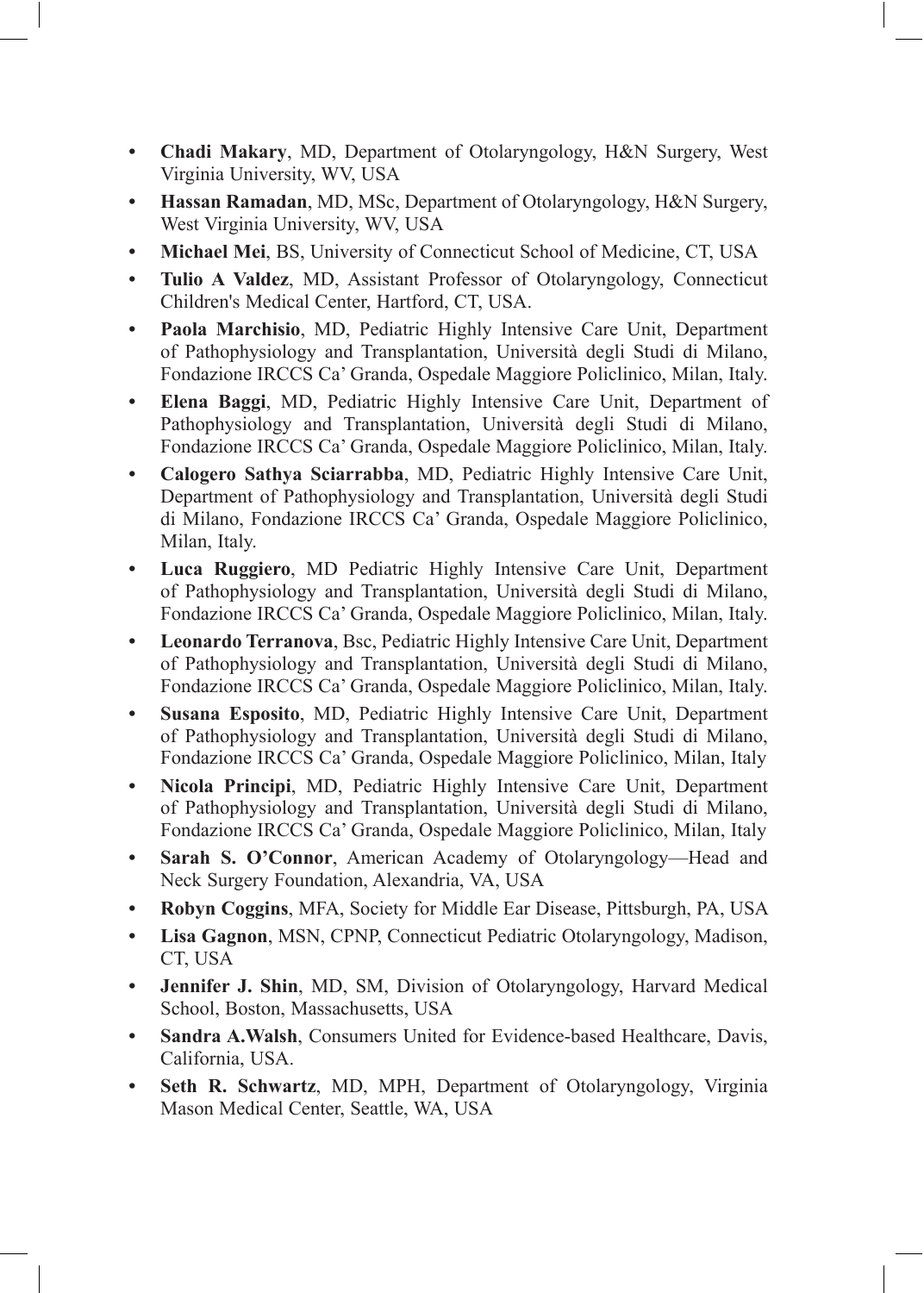- **• Jesse M. Hackell**, MD, Pomona Pediatrics, Pomona, NY, USA
- **• David Hoelting**, MD, American Academy of Family Physicians, Pender, Nebraska, NE, USA
- **• Lisa L. Hunter**, PhD, Cincinnati Children's Hospital Medical Center, Cincinnati, OH, USA
- **• Ann W. Kummer**, PhD, CCC-SLP, Cincinnati Children's Hospital Medical Center, Cincinnati, OH, USA
- **• Spencer C. Payne**, MD, University of Virginia Health System, Charlottesville, VA, USA
- **• Dennis S. Poe**, MD, PhD, Department of Otology and Laryngology, Harvard Medical School and Boston Children's Hospital, Boston, MA, USA
- **• Peter M.Vila**, MD, MSPH, Department of Otolaryngology–Head and Neck Surgery, Washington University School of Medicine in St Louis, St Louis, MO, USA.
- **• Maureen D. Corrigan**, American Academy of Otolaryngology—Head and Neck Surgery, Alexandria, VA, USA.
- **• Carlos Ruah**, MD, PhD. Drs Ruah ENT Clinic, Lisbon, Portugal
- **• Tal Marom**, MD. Department of Otolaryngology-Head and Neck Surgery, Assaf Harofeh Medical Center, Tel Aviv University Sackler School of Medicine, Zerifin, Israel
- **• Sharon Ovnat Tamir**, MD. Department of Otolaryngology-Head and Neck Surgery, Edith Wolfson Medical Center, Tel Aviv University Sackler School of Medicine, Holon, Israel
- **• Hannah Linkhorn**, MD, Otolaryngology Registrar, Auckland DHB, Auckland, NZ
- **• Graeme van der Meer**, MMed(ORL), Paediatric Otolaryngologist, Starship Children's Health, Auckland, NZ
- **• Michel Neeff**, FRACS, Paediatric Otologist/Neurotologist, Starship Children's Health, Auckland, NZ
- • **Kenneth H. Lee**, MD, PhD, Associate Professor, Department of Otolaryn- gology—Head & Neck Surgery. UT Southwestern Medicl Center, Dallas, TX. Director of Pediatric Otolaryngology, Children's Health, Plano, TX, USA
- **• Kavita Dedhia**, MD, Department of Otolaryngology Head and Neck Surgery, Division of Pediatric Otolaryngology, Emory University School of Medicine, Atlanta, GA, USA
- **• David H. Chi**, MD, Department of Otolaryngology, University of Pittsburgh School of Medicine, Division of Pediatric Otolaryngology, Children's Hospital of Pittsburgh of UPMC, Pittsburgh, PA, USA
- **• Chong AE Kim**, MD, PhD. Associate Professor of the Pediatrics Department, Instituto da Criança – HCFMUSP, Hospital das Clínicas, Medical School, University of São Paulo, São Paulo, SP, Brazil